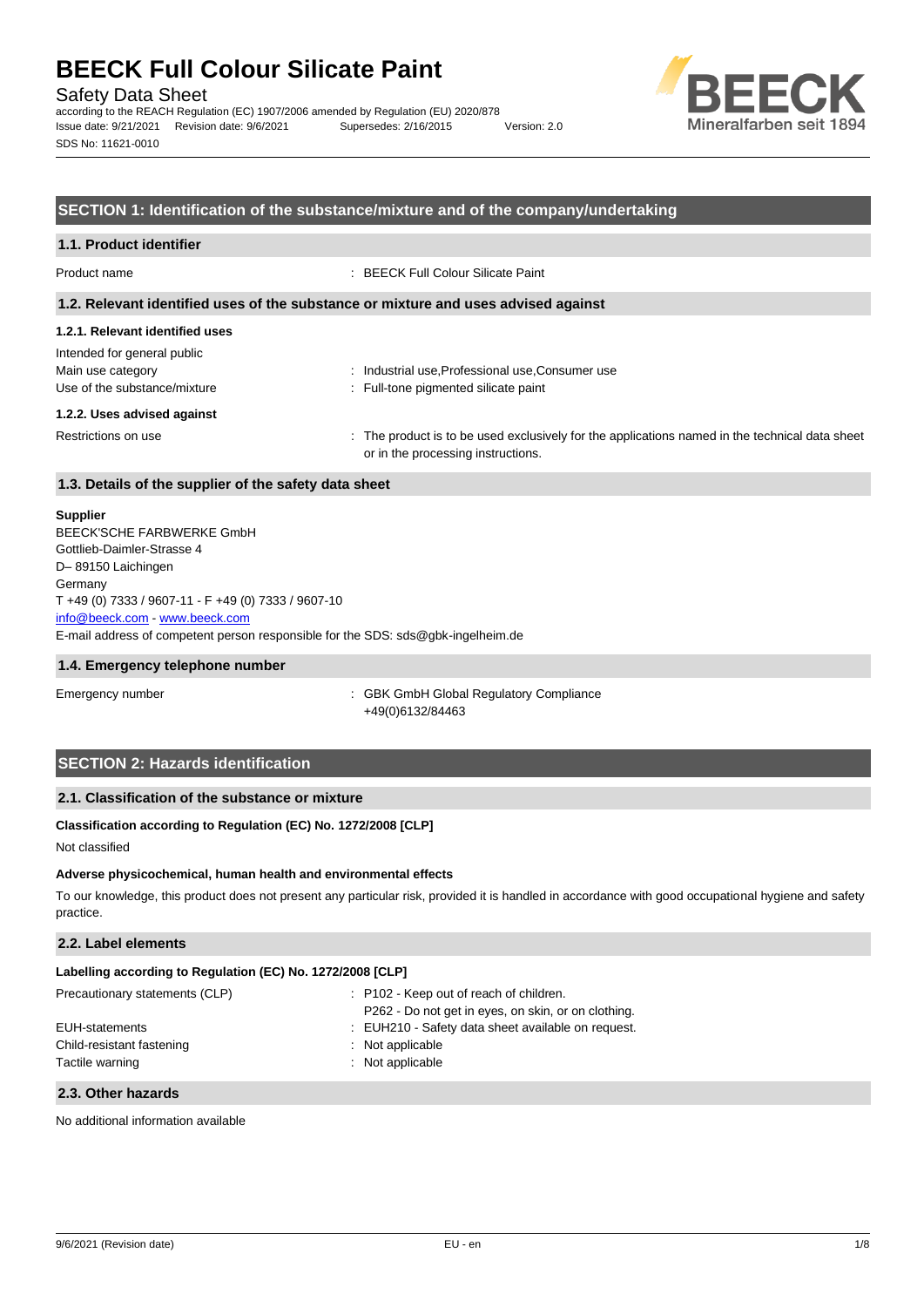Safety Data Sheet

according to the REACH Regulation (EC) 1907/2006 amended by Regulation (EU) 2020/878 SDS No: 11621-0010



## **SECTION 3: Composition/information on ingredients**

## **3.1. Substances**

Not applicable

## **3.2. Mixtures**

This mixture does not contain any substances to be mentioned according to the criteria of section 3.2 of REACH Annex II

## **SECTION 4: First aid measures**

## **4.1. Description of first aid measures**

| First-aid measures after inhalation   | : Remove person to fresh air and keep comfortable for breathing. |
|---------------------------------------|------------------------------------------------------------------|
| First-aid measures after skin contact | : Wash skin with plenty of water.                                |
| First-aid measures after eye contact  | : Rinse eyes with water as a precaution.                         |
| First-aid measures after ingestion    | : Call a poison center or a doctor if you feel unwell.           |
|                                       |                                                                  |

## **4.2. Most important symptoms and effects, both acute and delayed**

No additional information available

## **4.3. Indication of any immediate medical attention and special treatment needed**

Treat symptomatically.

| <b>SECTION 5: Firefighting measures</b>                    |                                                                                                                                             |
|------------------------------------------------------------|---------------------------------------------------------------------------------------------------------------------------------------------|
| 5.1. Extinguishing media                                   |                                                                                                                                             |
| Suitable extinguishing media                               | : Water spray. Dry powder. Foam. Carbon dioxide.                                                                                            |
| 5.2. Special hazards arising from the substance or mixture |                                                                                                                                             |
| Hazardous decomposition products in case of fire           | : Toxic fumes may be released.                                                                                                              |
| 5.3. Advice for firefighters                               |                                                                                                                                             |
| Protection during firefighting                             | : Do not attempt to take action without suitable protective equipment. Self-contained<br>breathing apparatus. Complete protective clothing. |

| <b>SECTION 6: Accidental release measures</b>                            |                                                                                                                                                              |  |
|--------------------------------------------------------------------------|--------------------------------------------------------------------------------------------------------------------------------------------------------------|--|
| 6.1. Personal precautions, protective equipment and emergency procedures |                                                                                                                                                              |  |
| 6.1.1. For non-emergency personnel                                       |                                                                                                                                                              |  |
| Emergency procedures                                                     | : Ventilate spillage area.                                                                                                                                   |  |
| 6.1.2. For emergency responders                                          |                                                                                                                                                              |  |
| Protective equipment                                                     | Do not attempt to take action without suitable protective equipment. For further information<br>refer to section 8: "Exposure controls/personal protection". |  |
| 6.2. Environmental precautions                                           |                                                                                                                                                              |  |
| Avoid release to the environment.                                        |                                                                                                                                                              |  |
| 6.3. Methods and material for containment and cleaning up                |                                                                                                                                                              |  |
| Methods for cleaning up<br>Other information                             | Take up liquid spill into absorbent material.<br>Dispose of materials or solid residues at an authorized site.                                               |  |
| 6.4. Reference to other sections                                         |                                                                                                                                                              |  |
| For further information refer to section 13.                             |                                                                                                                                                              |  |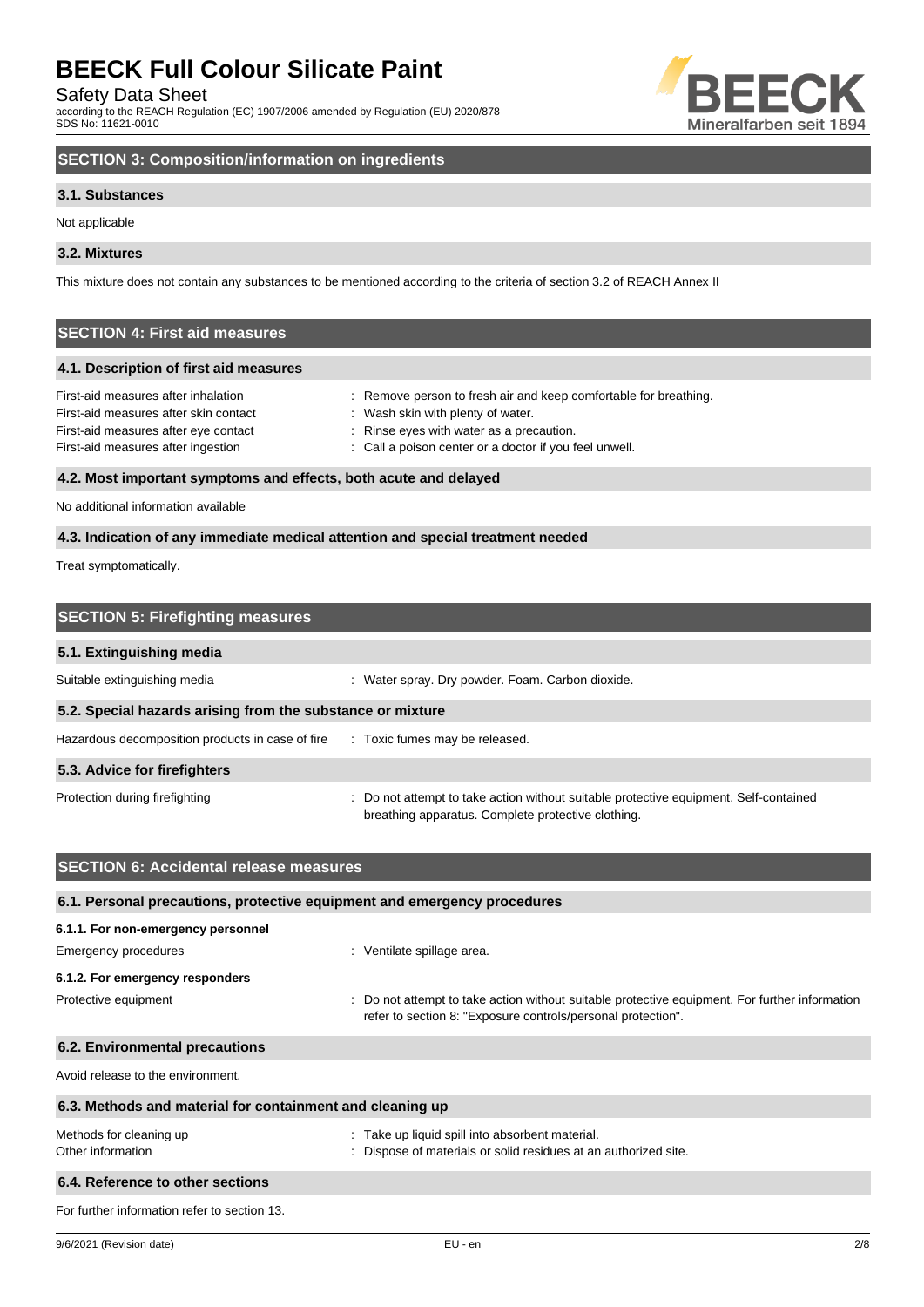## Safety Data Sheet

according to the REACH Regulation (EC) 1907/2006 amended by Regulation (EU) 2020/878 SDS No: 11621-0010



## **SECTION 7: Handling and storage**

## **7.1. Precautions for safe handling**

| Precautions for safe handling | : Ensure good ventilation of the work station. Wear personal protective equipment.                   |
|-------------------------------|------------------------------------------------------------------------------------------------------|
| Hygiene measures              | Do not eat, drink or smoke when using this product. Always wash hands after handling the<br>product. |
|                               |                                                                                                      |

## **7.2. Conditions for safe storage, including any incompatibilities**

Storage conditions **Storage conditions** : Store in a well-ventilated place. Keep cool. Keep out of frost. Incompatible products in the set of the set of the set of the set of the set of the set of the set of the set of the set of the set of the set of the set of the set of the set of the set of the set of the set of the set of Storage temperature  $\qquad \qquad : \quad 5-25 \text{ °C}$ 

**7.3. Specific end use(s)**

See Section 1.

## **SECTION 8: Exposure controls/personal protection**

### **8.1. Control parameters**

### **8.1.1 National occupational exposure and biological limit values**

No additional information available

## **8.1.2. Recommended monitoring procedures**

## No additional information available

## **8.1.3. Air contaminants formed**

No additional information available

## **8.1.4. DNEL and PNEC**

No additional information available

#### **8.1.5. Control banding**

No additional information available

## **8.2. Exposure controls**

#### **8.2.1. Appropriate engineering controls**

**Appropriate engineering controls:**

Ensure good ventilation of the work station.

## **8.2.2. Personal protection equipment**

**Personal protective equipment symbol(s):**



### **8.2.2.1. Eye and face protection**

**Eye protection:** Safety glasses

**8.2.2.2. Skin protection**

**Skin and body protection:** Wear suitable protective clothing

**Hand protection:** Protective gloves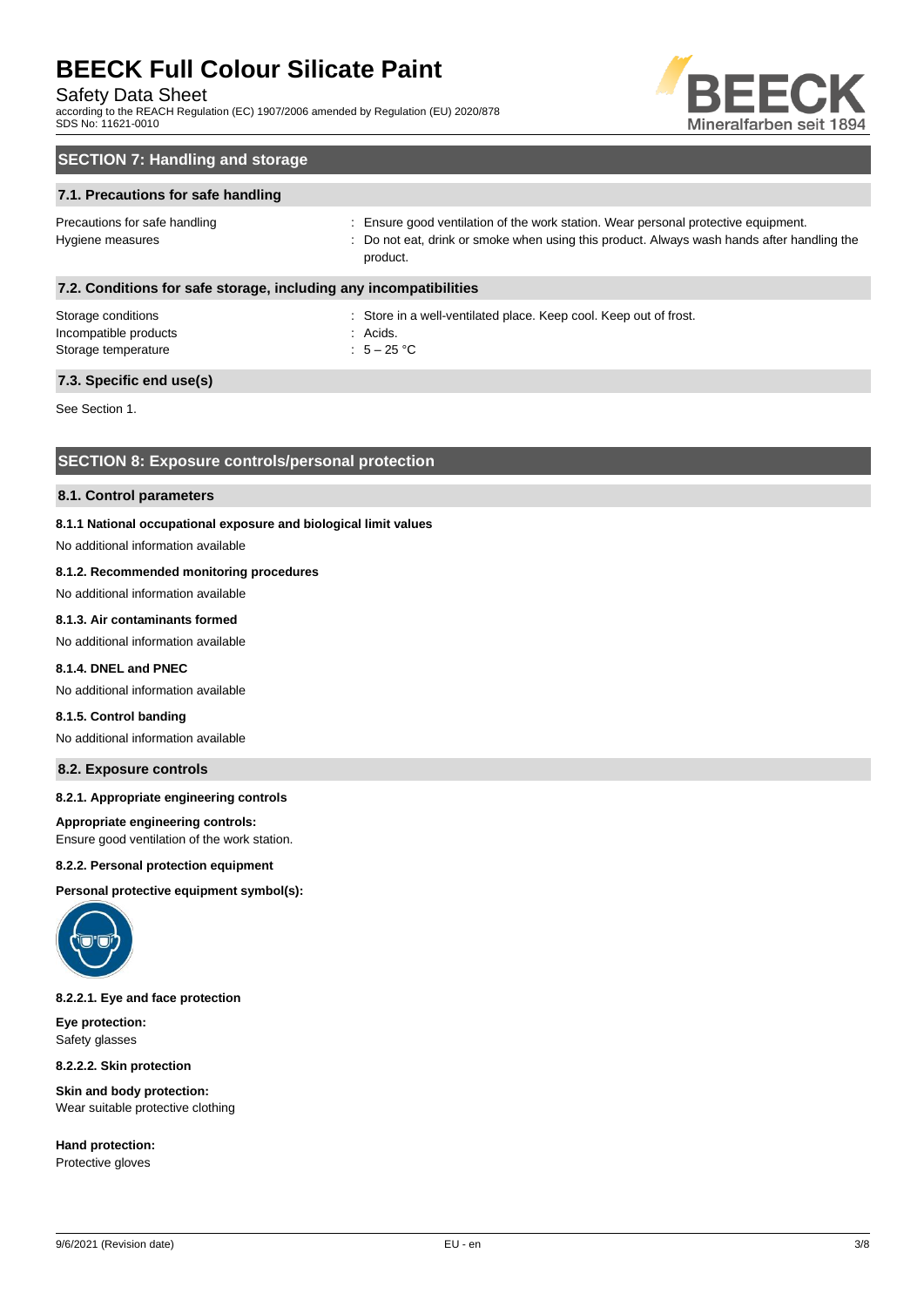## Safety Data Sheet

according to the REACH Regulation (EC) 1907/2006 amended by Regulation (EU) 2020/878 SDS No: 11621-0010

### **8.2.2.3. Respiratory protection**

### **Respiratory protection:**

In case of insufficient ventilation, wear suitable respiratory equipment

#### **8.2.2.4. Thermal hazards**

No additional information available

### **8.2.3. Environmental exposure controls**

## **Environmental exposure controls:**

Avoid release to the environment.

## **SECTION 9: Physical and chemical properties**

## **9.1. Information on basic physical and chemical properties**

| Physical state                                  |   | Liquid                          |
|-------------------------------------------------|---|---------------------------------|
| Colour                                          |   | toned.                          |
| Odour                                           | ۰ | Mild.                           |
| Odour threshold                                 |   | Not available                   |
| Melting point                                   |   | Not available                   |
| Freezing point                                  |   | Not available                   |
| Boiling point                                   |   | Not available                   |
| Flammability                                    |   | Not applicable                  |
| <b>Explosive limits</b>                         |   | Not available                   |
| Lower explosive limit (LEL)                     |   | Not available                   |
| Upper explosive limit (UEL)                     |   | Not available                   |
| Flash point                                     |   | Not available                   |
| Auto-ignition temperature                       |   | Not available                   |
| Decomposition temperature                       |   | Not available                   |
| рH                                              |   | 11                              |
| Viscosity, kinematic                            |   | Not available                   |
| Viscosity, dynamic                              |   | $4200$ mPa $\cdot$ s            |
| Solubility                                      |   | Not available                   |
| Partition coefficient n-octanol/water (Log Kow) |   | Not available                   |
| Vapour pressure                                 |   | Not available                   |
| Vapour pressure at 50 °C                        |   | Not available                   |
| Density                                         |   | $1.34 - 1.46$ g/cm <sup>3</sup> |
| Relative density                                |   | Not available                   |
| Relative vapour density at 20 °C                |   | Not available                   |
| Particle size                                   |   | Not applicable                  |
| Particle size distribution                      |   | Not applicable                  |
| Particle shape                                  |   | Not applicable                  |
| Particle aspect ratio                           |   | Not applicable                  |
| Particle aggregation state                      |   | Not applicable                  |
| Particle agglomeration state                    |   | Not applicable                  |
| Particle specific surface area                  |   | Not applicable                  |
| Particle dustiness                              |   | Not applicable                  |
|                                                 |   |                                 |

#### **9.2. Other information**

#### **9.2.1. Information with regard to physical hazard classes**

No additional information available

#### **9.2.2. Other safety characteristics**

VOC content : ≤ 4 g/l

## **SECTION 10: Stability and reactivity**

## **10.1. Reactivity**

The product is non-reactive under normal conditions of use, storage and transport.

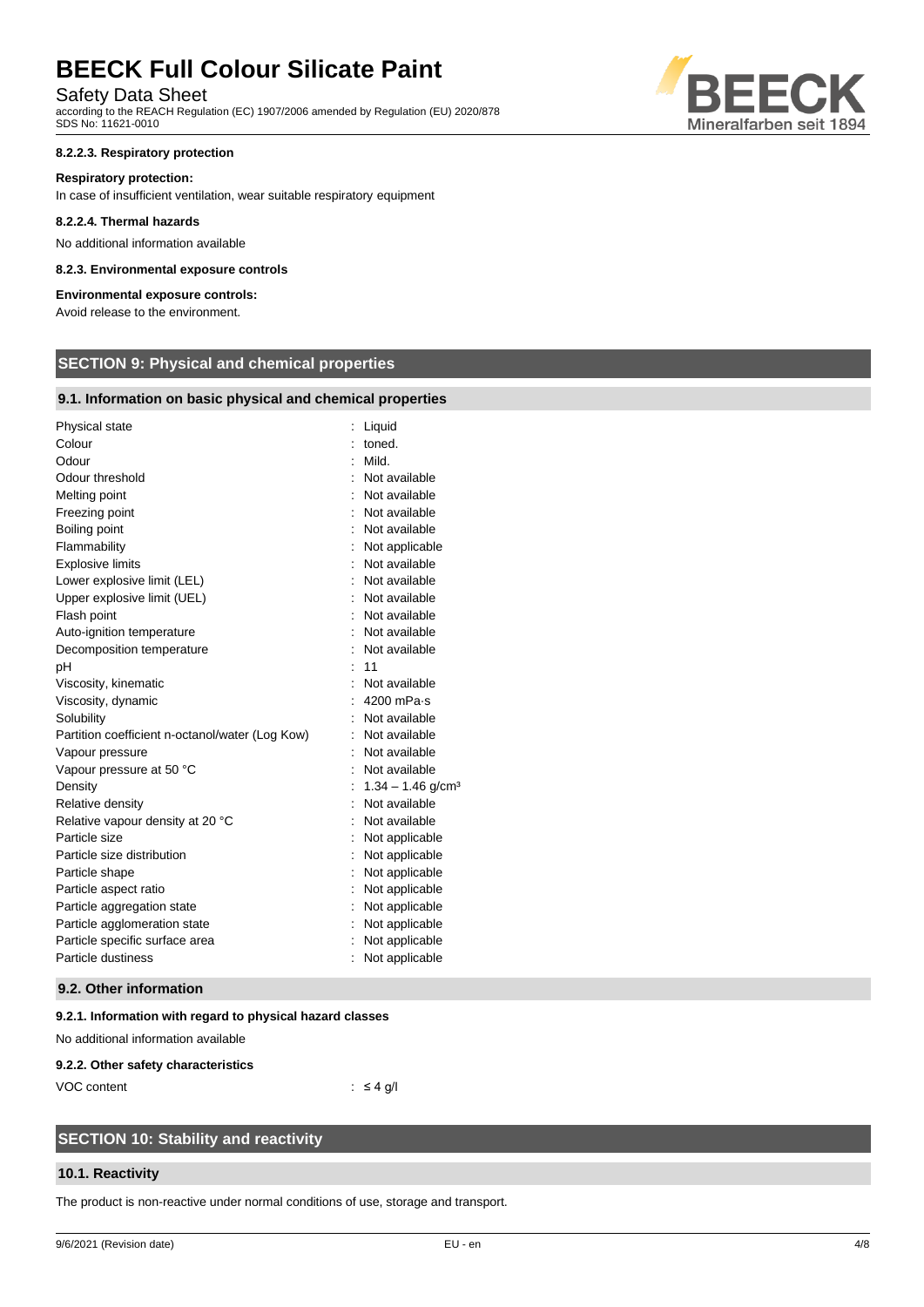Safety Data Sheet

according to the REACH Regulation (EC) 1907/2006 amended by Regulation (EU) 2020/878 SDS No: 11621-0010



## **10.2. Chemical stability**

Stable under normal conditions.

#### **10.3. Possibility of hazardous reactions**

No dangerous reactions known under normal conditions of use.

### **10.4. Conditions to avoid**

None under recommended storage and handling conditions (see section 7).

## **10.5. Incompatible materials**

No additional information available

## **10.6. Hazardous decomposition products**

Under normal conditions of storage and use, hazardous decomposition products should not be produced.

## **SECTION 11: Toxicological information**

## **11.1. Information on hazard classes as defined in Regulation (EC) No 1272/2008**

| Acute toxicity (oral)             | : Not classified           |
|-----------------------------------|----------------------------|
| Acute toxicity (dermal)           | : Not classified           |
| Acute toxicity (inhalation)       | : Not classified           |
| Skin corrosion/irritation         | : Not classified<br>pH: 11 |
| Serious eye damage/irritation     | : Not classified<br>pH: 11 |
| Respiratory or skin sensitisation | : Not classified           |
| Germ cell mutagenicity            | : Not classified           |
| Carcinogenicity                   | : Not classified           |
| Reproductive toxicity             | : Not classified           |
| STOT-single exposure              | Not classified             |
| STOT-repeated exposure            | : Not classified           |
| Aspiration hazard                 | : Not classified           |
|                                   |                            |

## **11.2. Information on other hazards**

No additional information available

| <b>SECTION 12: Ecological information</b>                                        |                                                                                                                                                |
|----------------------------------------------------------------------------------|------------------------------------------------------------------------------------------------------------------------------------------------|
| 12.1. Toxicity                                                                   |                                                                                                                                                |
| Ecology - general<br>Hazardous to the aquatic environment, short-term<br>(acute) | : The product is not considered harmful to aquatic organisms nor to cause long-term adverse<br>effects in the environment.<br>: Not classified |
| Hazardous to the aquatic environment, long-term<br>(chronic)                     | : Not classified                                                                                                                               |
| 12.2. Persistence and degradability                                              |                                                                                                                                                |
| No additional information available                                              |                                                                                                                                                |
| 12.3. Bioaccumulative potential                                                  |                                                                                                                                                |
| No additional information available                                              |                                                                                                                                                |
| 12.4. Mobility in soil                                                           |                                                                                                                                                |
| No additional information available                                              |                                                                                                                                                |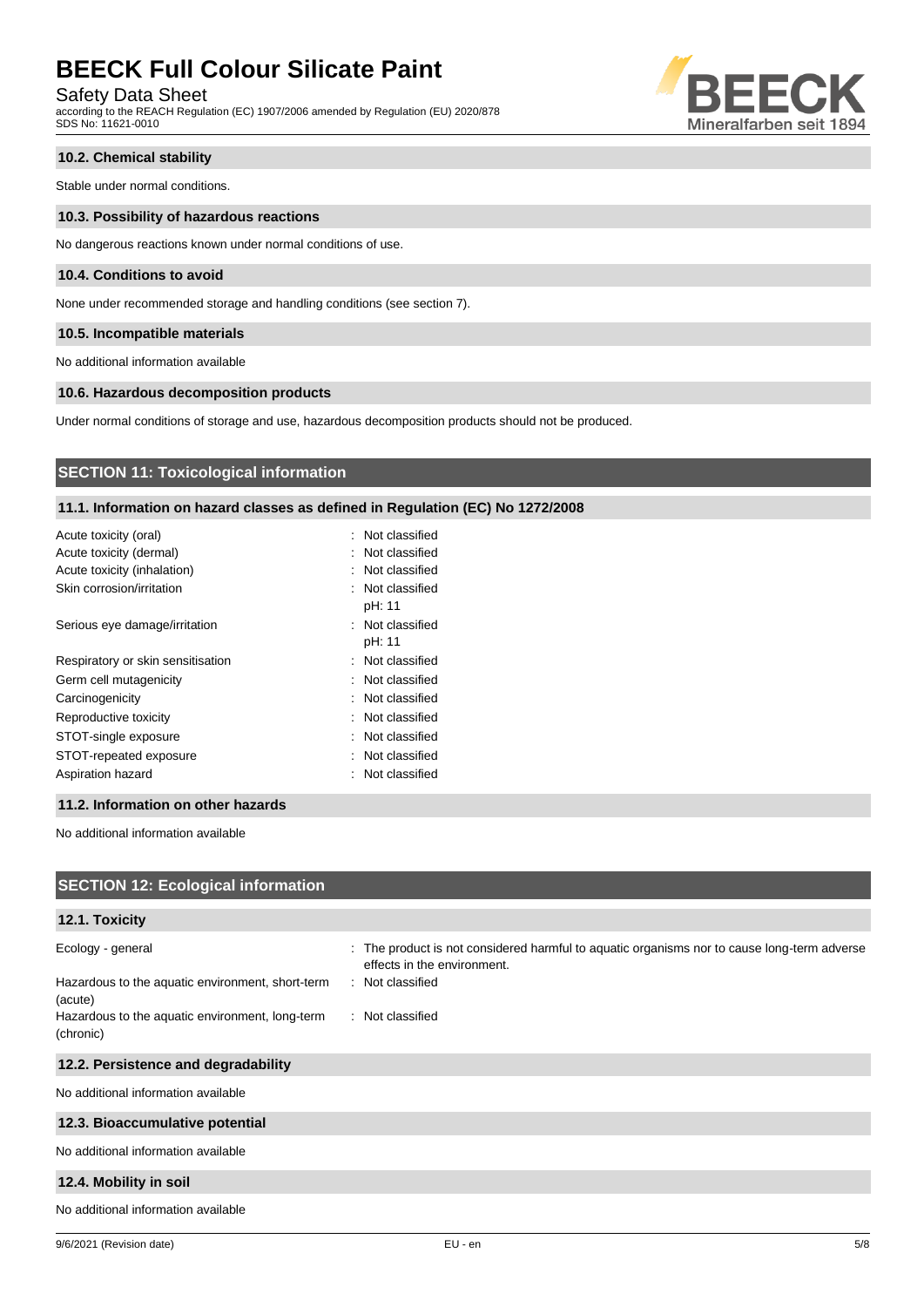## Safety Data Sheet

according to the REACH Regulation (EC) 1907/2006 amended by Regulation (EU) 2020/878 SDS No: 11621-0010



## **12.5. Results of PBT and vPvB assessment**

No additional information available

#### **12.6. Endocrine disrupting properties**

No additional information available

## **12.7. Other adverse effects**

No additional information available

## **SECTION 13: Disposal considerations**

## **13.1. Waste treatment methods**

Waste treatment methods : Dispose of contents/container in accordance with licensed collector's sorting instructions.

European List of Waste (LoW) code : 08 01 12 - waste paint and varnish other than those mentioned in 08 01 11

## **SECTION 14: Transport information**

## In accordance with ADR / IMDG / IATA / ADN / RID

| <b>ADR</b>                             | <b>IMDG</b>   | <b>IATA</b>   | <b>ADN</b>    | <b>RID</b>    |
|----------------------------------------|---------------|---------------|---------------|---------------|
| 14.1. UN number or ID number           |               |               |               |               |
| Not regulated                          | Not regulated | Not regulated | Not regulated | Not regulated |
| 14.2. UN proper shipping name          |               |               |               |               |
| Not regulated                          | Not regulated | Not regulated | Not regulated | Not regulated |
| 14.3. Transport hazard class(es)       |               |               |               |               |
| Not regulated                          | Not regulated | Not regulated | Not regulated | Not regulated |
| 14.4. Packing group                    |               |               |               |               |
| Not regulated                          | Not regulated | Not regulated | Not regulated | Not regulated |
| 14.5. Environmental hazards            |               |               |               |               |
| Not regulated                          | Not regulated | Not regulated | Not regulated | Not regulated |
| No supplementary information available |               |               |               |               |

#### **14.6. Special precautions for user**

**Overland transport**

Not regulated

## **Transport by sea**

Not regulated

**Air transport**

Not regulated

## **Inland waterway transport**

Not regulated

## **Rail transport**

Not regulated

## **14.7. Maritime transport in bulk according to IMO instruments**

Not applicable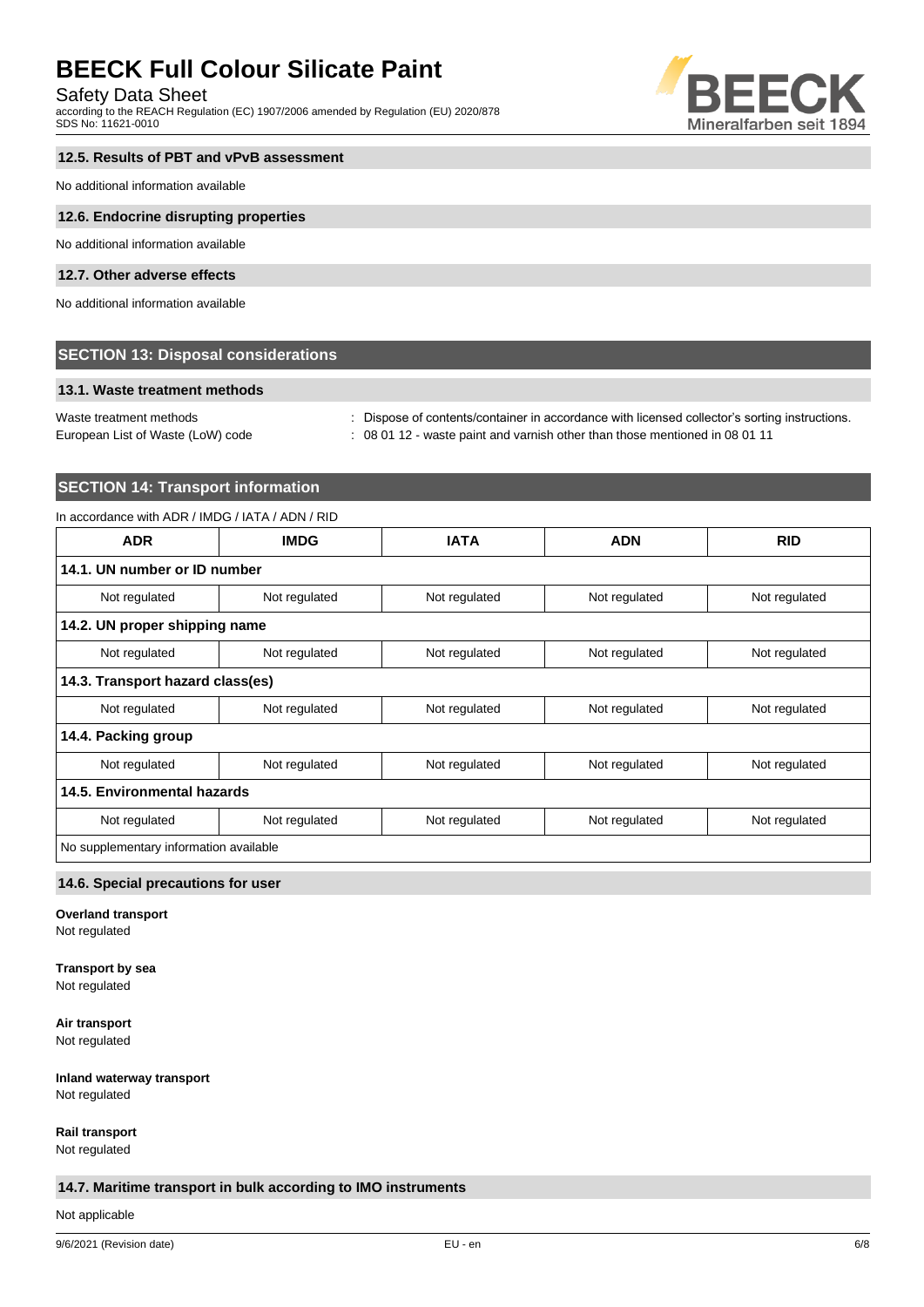Safety Data Sheet

according to the REACH Regulation (EC) 1907/2006 amended by Regulation (EU) 2020/878 SDS No: 11621-0010



## **SECTION 15: Regulatory information**

## **15.1. Safety, health and environmental regulations/legislation specific for the substance or mixture**

## **15.1.1. EU-Regulations**

Contains no REACH substances with Annex XVII restrictions

Contains no substance on the REACH candidate list ≥ 0,1 % / SCL

Contains no REACH Annex XIV substances

Contains no substance subject to Regulation (EU) No 649/2012 of the European Parliament and of the Council of 4 July 2012 concerning the export and import of hazardous chemicals.

Contains no substance subject to Regulation (EU) No 2019/1021 of the European Parliament and of the Council of 20 June 2019 on persistent organic pollutants

Contains no substance subject to Regulation (EU) 2019/1148 of the European Parliament and of the Council of 20 June 2019 on the marketing and use of explosives precursors.

VOC content  $\qquad \qquad : \leq 4 \text{ g/l}$ 

#### **15.1.2. National regulations**

No additional information available

#### **15.2. Chemical safety assessment**

No chemical safety assessment has been carried out

## **SECTION 16: Other information**

| <b>Abbreviations and acronyms:</b> |                                                                                                 |  |
|------------------------------------|-------------------------------------------------------------------------------------------------|--|
| <b>ADN</b>                         | European Agreement concerning the International Carriage of Dangerous Goods by Inland Waterways |  |
| <b>ADR</b>                         | European Agreement concerning the International Carriage of Dangerous Goods by Road             |  |
| <b>ATE</b>                         | <b>Acute Toxicity Estimate</b>                                                                  |  |
| <b>BCF</b>                         | <b>Bioconcentration factor</b>                                                                  |  |
| <b>BLV</b>                         | Biological limit value                                                                          |  |
| <b>BOD</b>                         | Biochemical oxygen demand (BOD)                                                                 |  |
| COD                                | Chemical oxygen demand (COD)                                                                    |  |
| <b>DMEL</b>                        | Derived Minimal Effect level                                                                    |  |
| <b>DNEL</b>                        | Derived-No Effect Level                                                                         |  |
| EC-No.                             | European Community number                                                                       |  |
| <b>EC50</b>                        | Median effective concentration                                                                  |  |
| EN                                 | European Standard                                                                               |  |
| <b>IARC</b>                        | International Agency for Research on Cancer                                                     |  |
| <b>IATA</b>                        | International Air Transport Association                                                         |  |
| <b>IMDG</b>                        | International Maritime Dangerous Goods                                                          |  |
| <b>LC50</b>                        | Median lethal concentration                                                                     |  |
| LD50                               | Median lethal dose                                                                              |  |
| <b>LOAEL</b>                       | Lowest Observed Adverse Effect Level                                                            |  |
| <b>NOAEC</b>                       | No-Observed Adverse Effect Concentration                                                        |  |
| <b>NOAEL</b>                       | No-Observed Adverse Effect Level                                                                |  |
| <b>NOEC</b>                        | No-Observed Effect Concentration                                                                |  |
| <b>OECD</b>                        | Organisation for Economic Co-operation and Development                                          |  |